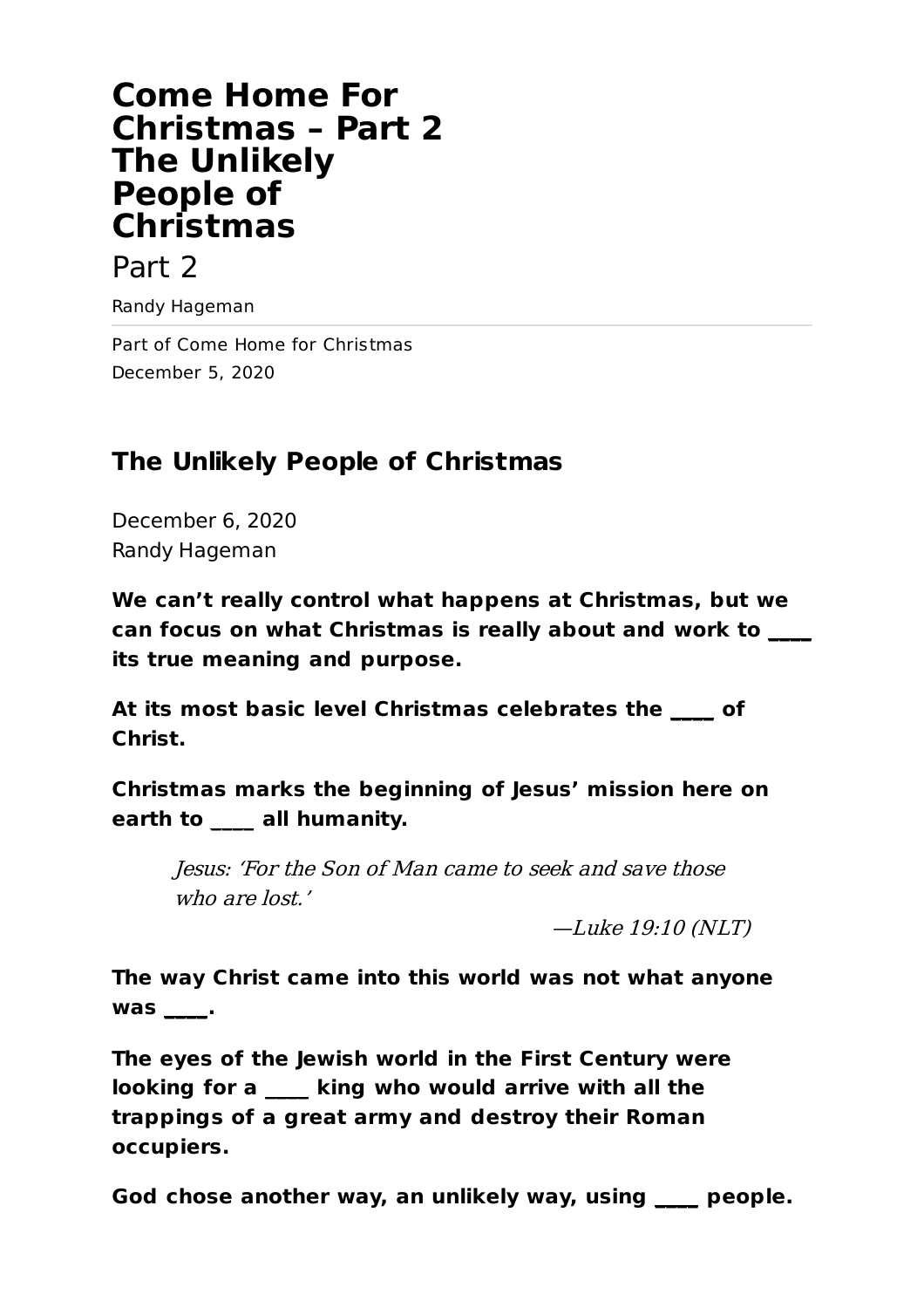#### **We know almost nothing about \_\_\_\_, Jesus' earthly father.**

Jesus, when he began his ministry, was about thirty years of age, being the son (as was supposed) of Joseph, the son of Heli,… the son of David

—Luke 3:23, 31 (ESV)

'Is not this the carpenter's son?…'

—Matthew 13:55 (ESV)

**In their early marriage years, Joseph's young family was considered \_\_\_\_.**

**Matthew tells us about Joseph's \_\_\_\_ as he describes the dilemma Joseph faced when he learned that Mary, to whom he was betrothed was pregnant.**

Joseph, to whom she was engaged, was <sup>a</sup> righteous man and did not want to disgrace her publicly, so he decided to break the engagement quietly.

—Matthew 1:19 (NLT)

### **When confronted by an angel in a dream who told Joseph that the child was "conceived by the Holy Spirit," it seems clear that he didn't hesitate to \_\_\_\_ the angel.**

When Joseph woke up, he did as the angel of the Lord commanded and took Mary as his wife. But he did not have sexual relations with her until her son was born. And Joseph named him Jesus.

—Matthew 1:24-25 (NLT)

#### **As was typical in that time and place, Mary was probably a \_\_\_\_ when she was betrothed to Joseph.**

'Don't be afraid, Mary,' the angel told her, 'for you have found favor with God! You will conceive (by the Holy Spirit) and give birth to <sup>a</sup> son, and you will name him Jesus. He will be very great and will be called the Son of the Most High. The Lord God will give him the throne of his ancestor David. And he will reign over Israel forever; his Kingdom will never end!'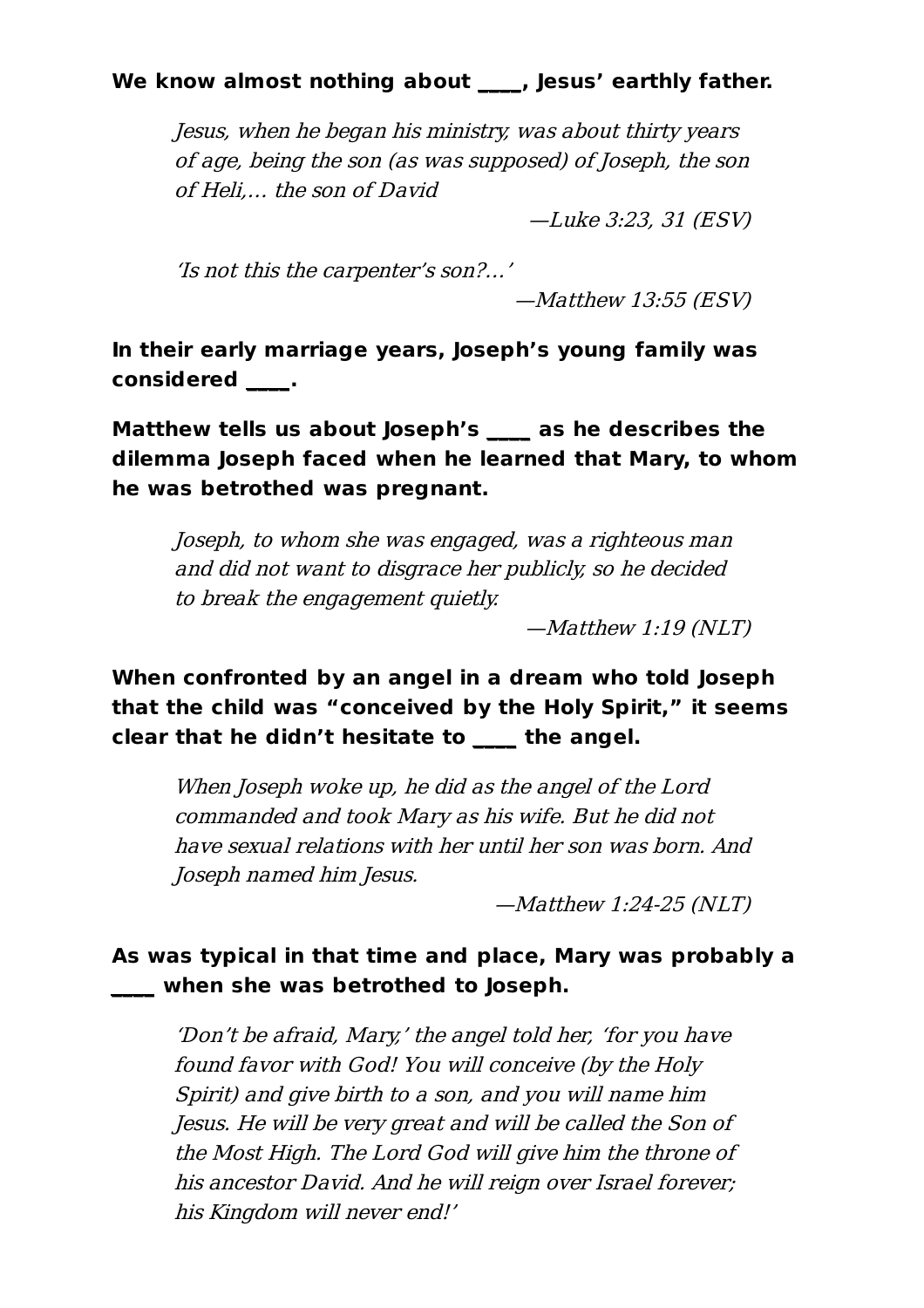—Luke 1:30-33 (NLT)

**Mary asks the angel how this will all happen, but we have no record of her asking \_\_\_\_ this was happening to her.**

Mary responded, 'I am the Lord's servant. May everything you have said about me come true.'… —Luke 1:38 (NLT)

**The Roman census required \_\_\_\_ to travel to Bethlehem, the ancestral home of King David.**

And while they were there, the time came for her to give birth. And she gave birth to her firstborn son and wrapped him in swaddling cloths and laid him in <sup>a</sup> manger….

—Luke 2:6-7 (ESV)

But Mary treasured up all these things, pondering them in her heart.

—Luke 2:19 (ESV)

**If we'd seen Mary a year or so earlier walking the streets of Nazareth, there probably would have been \_\_\_\_ that would have indicated what she would soon be facing.**

**It's interesting the way the \_\_\_\_, who had to have been watching for this day for centuries, celebrated.**

**Some of the most \_\_\_\_ people first received the news of the birth of the Messiah.**

And in the same region there were shepherds out in the field, keeping watch over their flock by night. And an angel of the Lord appeared to them, and the glory of the Lord shone around them, and they were filled with great fear. And the angel said to them, 'Fear not, for behold, I bring you good news of great joy that will be for all the people. For unto you is born this day in the city of David <sup>a</sup> Savior, who is Christ the Lord. And this will be <sup>a</sup> sign for you: you will find <sup>a</sup> baby wrapped in swaddling cloths and lying in <sup>a</sup> manger.' And suddenly there was with the